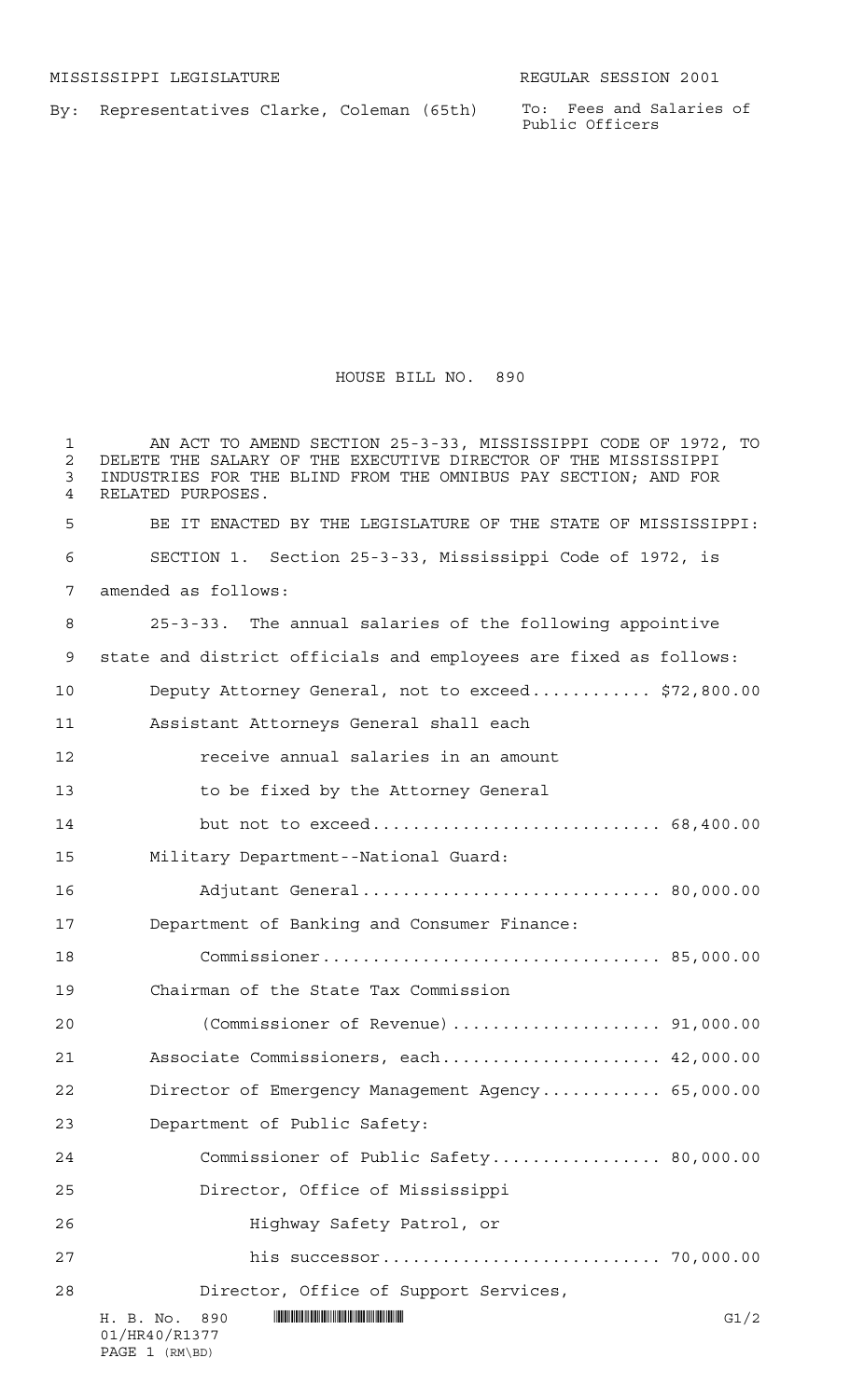| 29 |                                                     |  |
|----|-----------------------------------------------------|--|
| 30 | Department of Human Services:                       |  |
| 31 | Director, not to exceed 85,000.00                   |  |
| 32 | Workers' Compensation Commission:                   |  |
| 33 |                                                     |  |
| 34 |                                                     |  |
| 35 |                                                     |  |
| 36 | Administrative Judge, each 75,000.00                |  |
| 37 | Archives and History:                               |  |
| 38 |                                                     |  |
| 39 |                                                     |  |
| 40 | State Oil and Gas Board:                            |  |
| 41 |                                                     |  |
| 42 | Educational Television Authority:                   |  |
| 43 |                                                     |  |
| 44 | Director, Mississippi Library Commission,           |  |
| 45 |                                                     |  |
| 46 | Executive Secretary, Public Service                 |  |
| 47 |                                                     |  |
| 48 | Parole Board:                                       |  |
| 49 |                                                     |  |
| 50 | Administrative Assistant for                        |  |
| 51 | Parole Matters 42,000.00                            |  |
| 52 | Members, each 44,000.00                             |  |
| 53 | Governor's State Bond Advisory Division:            |  |
| 54 |                                                     |  |
| 55 | Employment Security Commission:                     |  |
| 56 | Executive Director, not to exceed 70,000.00         |  |
| 57 | Executive Director, Department of                   |  |
| 58 | Mental Health, to be determined by the              |  |
| 59 | State Board of Mental Health, not                   |  |
| 60 | to exceed 85,000.00                                 |  |
| 61 | Director, Division of Medicaid,                     |  |
|    | H. B. No.<br>890<br>01/HR40/R1377<br>PAGE 2 (RM\BD) |  |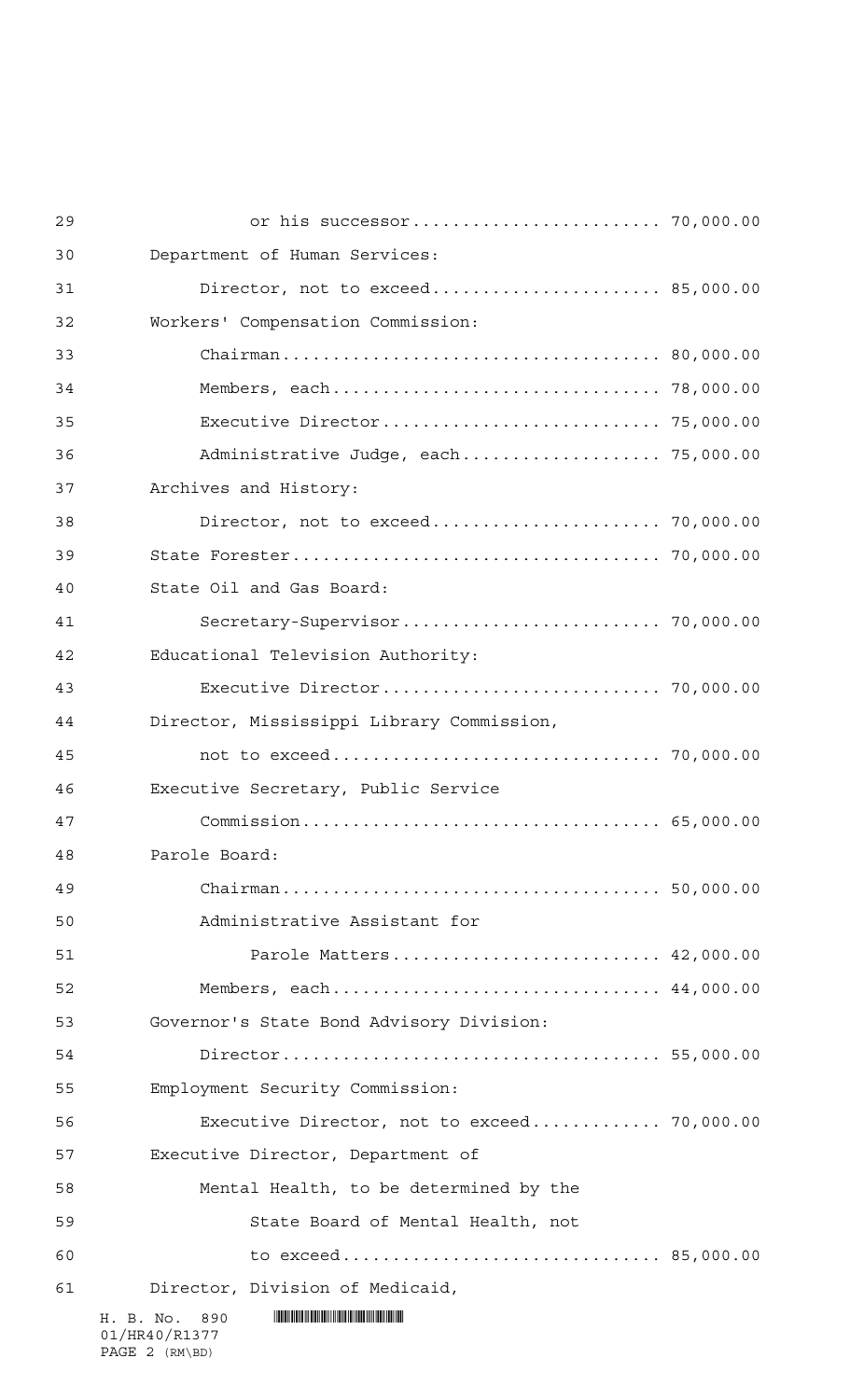| 62 |                                                     |  |
|----|-----------------------------------------------------|--|
| 63 | Director, State Department of Transportation,       |  |
| 64 |                                                     |  |
| 65 | State Entomologist 65,000.00                        |  |
| 66 |                                                     |  |
| 67 | State Aid Engineer, Division of State               |  |
| 68 |                                                     |  |
| 69 | Executive Director, Judicial Performance            |  |
| 70 |                                                     |  |
| 71 | Executive Director, Department of Finance           |  |
| 72 | and Administration 85,000.00                        |  |
| 73 | Superintendent, Mississippi School for the          |  |
| 74 | Blind, to be determined by the State                |  |
| 75 | Board of Education, not to exceed 65,000.00         |  |
| 76 | Superintendent, Mississippi School for the Deaf,    |  |
| 77 | to be determined by the State Board                 |  |
| 78 | of Education, not to exceed 65,000.00               |  |
| 79 | Executive Director, State Fair Commission 65,000.00 |  |
| 80 | Executive Director, Department of Wildlife,         |  |
| 81 | Fisheries and Parks 80,000.00                       |  |
| 82 | Executive Director, Department of Environmental     |  |
| 83 |                                                     |  |
| 84 | Executive Director, Pat Harrison Waterway           |  |
| 85 |                                                     |  |
| 86 | Executive Director, Pearl River Basin               |  |
| 87 | Development District 61,000.00                      |  |
| 88 | Executive Director, Pearl River Valley Water        |  |
| 89 |                                                     |  |
| 90 | Executive Director, Tombigbee River Valley          |  |
| 91 | Water Management District 61,000.00                 |  |
| 92 | Director, Soil and Water Conservation               |  |
| 93 |                                                     |  |
| 94 | Commissioner, Mississippi Department of             |  |
|    | H. B. No.<br>890<br>01/HR40/R1377                   |  |

PAGE 3 (RM\BD)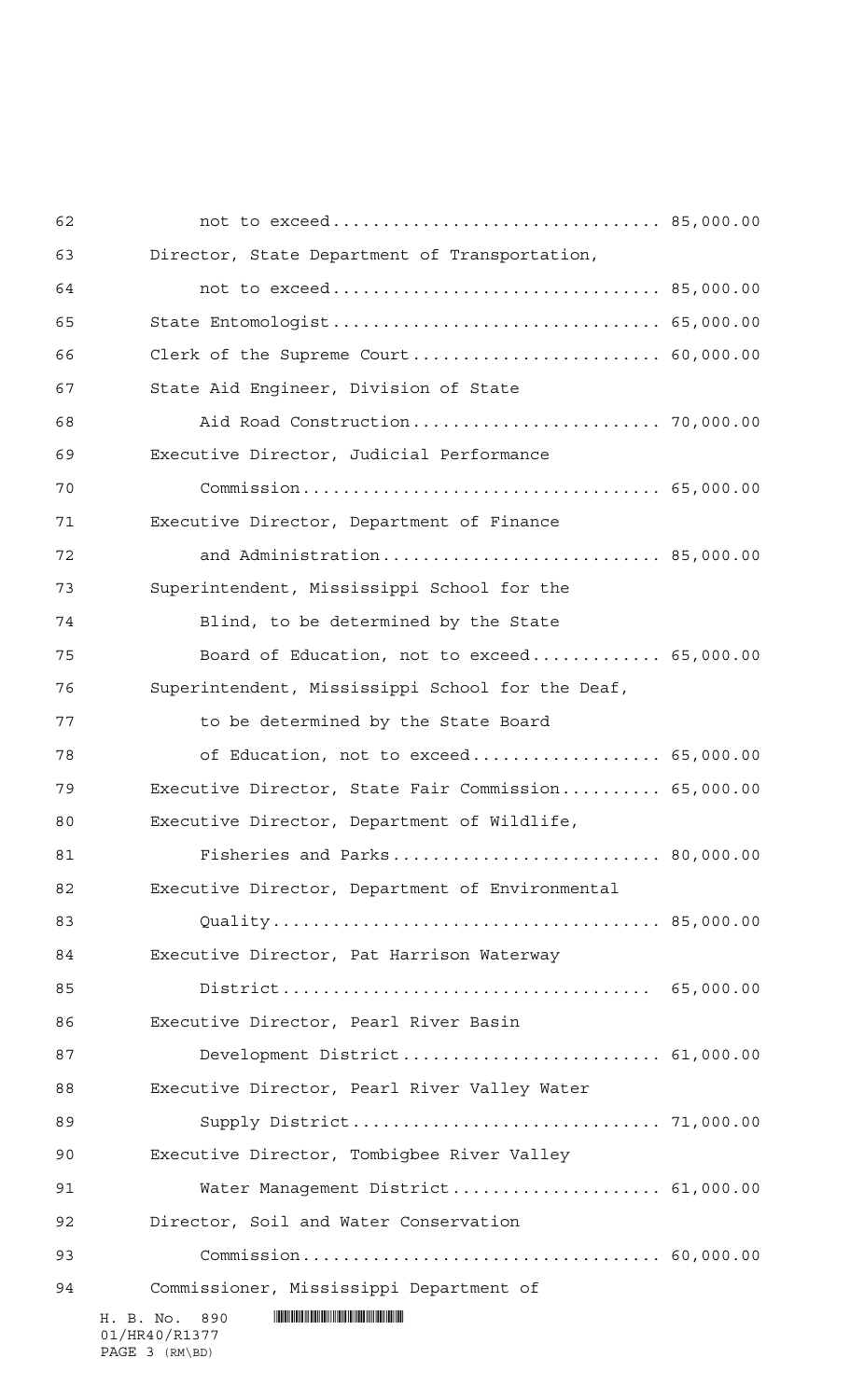| 95  |                                                       |  |
|-----|-------------------------------------------------------|--|
| 96  | Executive Director, Mississippi Department of         |  |
| 97  | Information Technology Services 85,000.00             |  |
| 98  |                                                       |  |
| 99  | Director, Mississippi Bureau of Narcotics 60,000.00   |  |
| 100 | Executive Secretary, State Veterans Affairs           |  |
| 101 |                                                       |  |
| 102 | Executive Officer, Veterans' Home Purchase            |  |
| 103 |                                                       |  |
| 104 | Chief Administrative Officer, Motor Vehicle           |  |
| 105 |                                                       |  |
| 106 | Stadium Manager, Mississippi Veterans                 |  |
| 107 | Memorial Stadium 55,000.00                            |  |
| 108 | Executive Director, Mississippi Arts                  |  |
| 109 |                                                       |  |
| 110 | Director, Mississippi Board of Nursing 60,000.00      |  |
| 111 | Director, State Board of Pharmacy 60,000.00           |  |
| 112 | Director, State Board of Public Contractors 50,000.00 |  |
| 113 | Director, Real Estate Commission 55,000.00            |  |
| 114 | Director of Support Services, Department              |  |
| 115 | of Rehabilitation Services 80,000.00                  |  |
| 116 | Executive Director, State Fire Academy 55,000.00      |  |
| 117 | Executive Director, Law Enforcement                   |  |
| 118 | Officers Training Academy 50,000.00                   |  |
| 119 | Executive Director, State Board of                    |  |
| 120 |                                                       |  |
| 121 | Executive Director, Mississippi                       |  |
| 122 |                                                       |  |
| 123 | Executive Director, Mississippi                       |  |
| 124 | Department of Marine Resources 70,000.00              |  |
| 125 | Executive Director, State Board of                    |  |
| 126 | Registration for Professional                         |  |
| 127 | Engineers and Land Surveyors 55,000.00                |  |
|     | H. B. No.<br>890<br>01/HR40/R1377                     |  |

PAGE 4 (RM\BD)